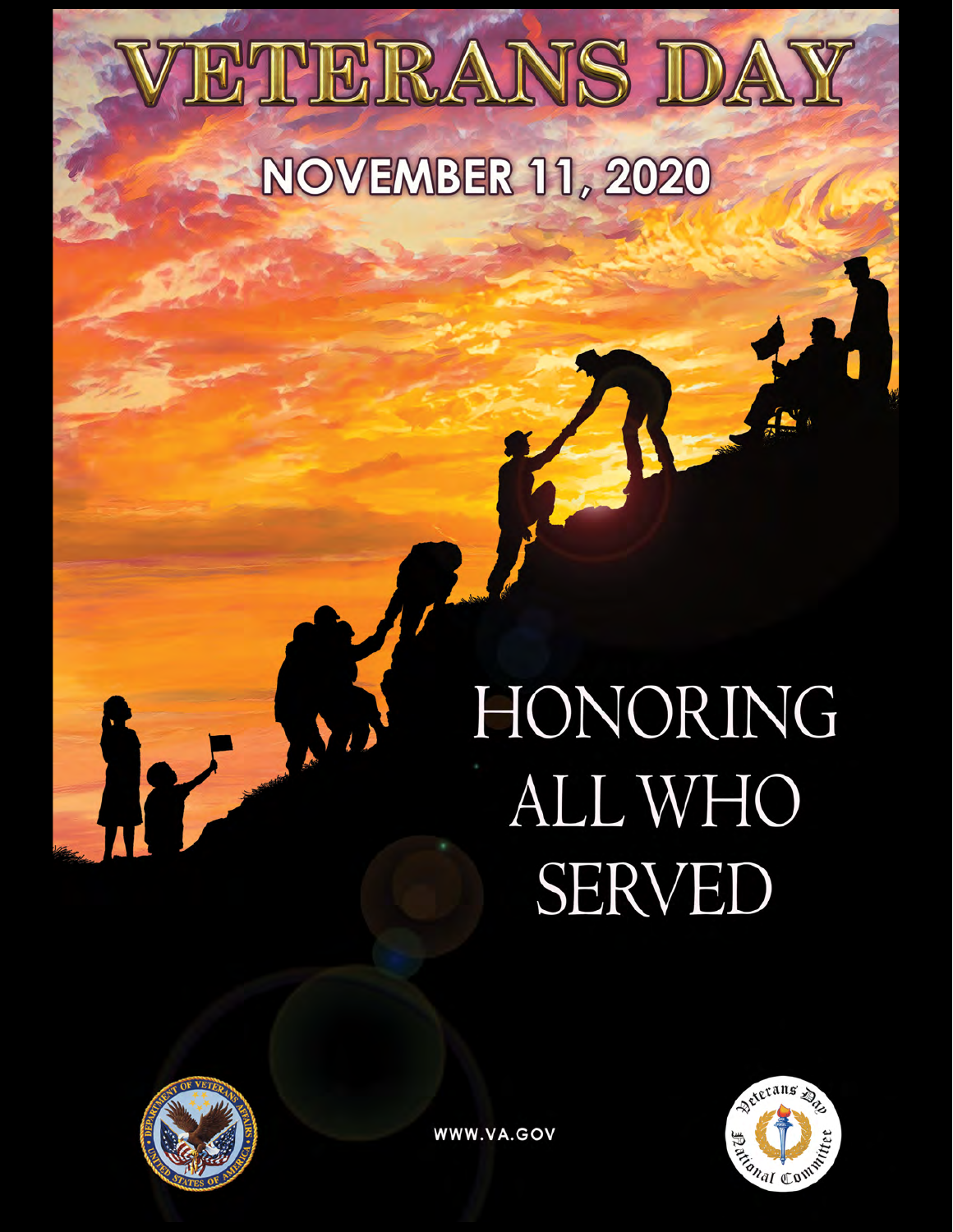

## **SPOTLIGHT**

"This photo was during my first year recruiting at the Chicago Auto Show at the McCormick Center."



John is a student at COD and is studying management. He served on active duty in the United States Marine Corps. We thank you for your service to our country!

Noemi is a student at COD and is studying dental hygiene. She served on active duty for nine years in the United States Marine Corps. We thank you for your service to our country!



# **STIJDENT**

AMADON FAUL

"This was Christmas 2008. I was stationed on FOB Shield in Baghdad, and as a joke, we pretended to open "presents," but they were just boxes of radio parts. It was a fun day."

Amadon is a student at COD and is studying electronics and electromechanical technology. He served in the North Dakota Army National Guard and the United States Army for 20 years and is now retired. We thank you for your service to our country!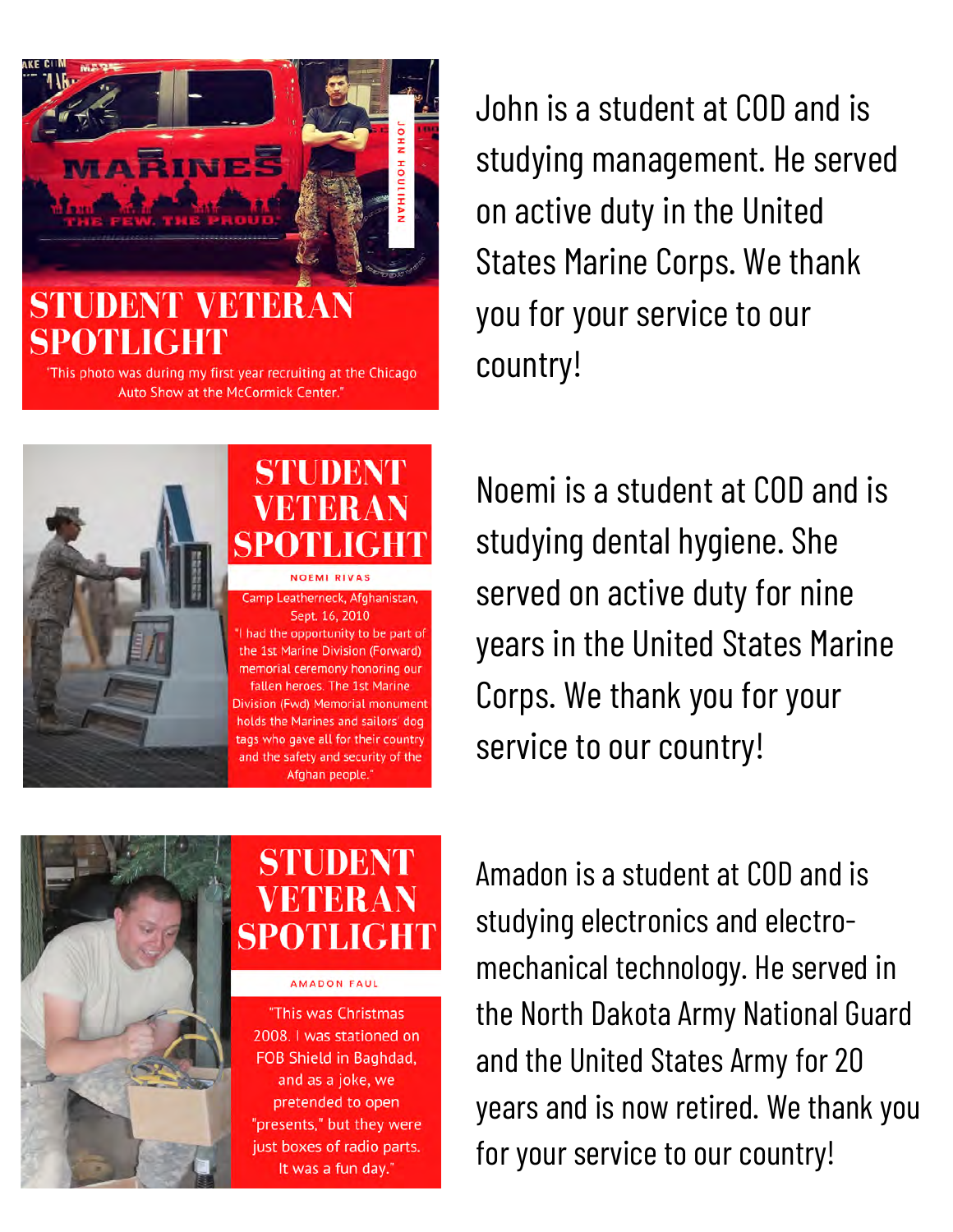

Katherine is a student at COD and is studying political science. She served on active duty in the United States Air Force. We thank you for your service to our country!

Thomas is a student and a student worker for Veterans Services at COD. He is studying physics and served four years on active duty in the United States Marine Corps. We thank you for your service to our country!





"This picture is of my fellow Marines and I (3rd from the left) from unit MWSS-272 setting up a forward arming and refueling point for allied military aircraft in Ahmed Jordan."



STUDENT MEIGHA **MATTHEW SCHLIPPER** 

This picture is of me with my weapon in the MV-22 Osprey."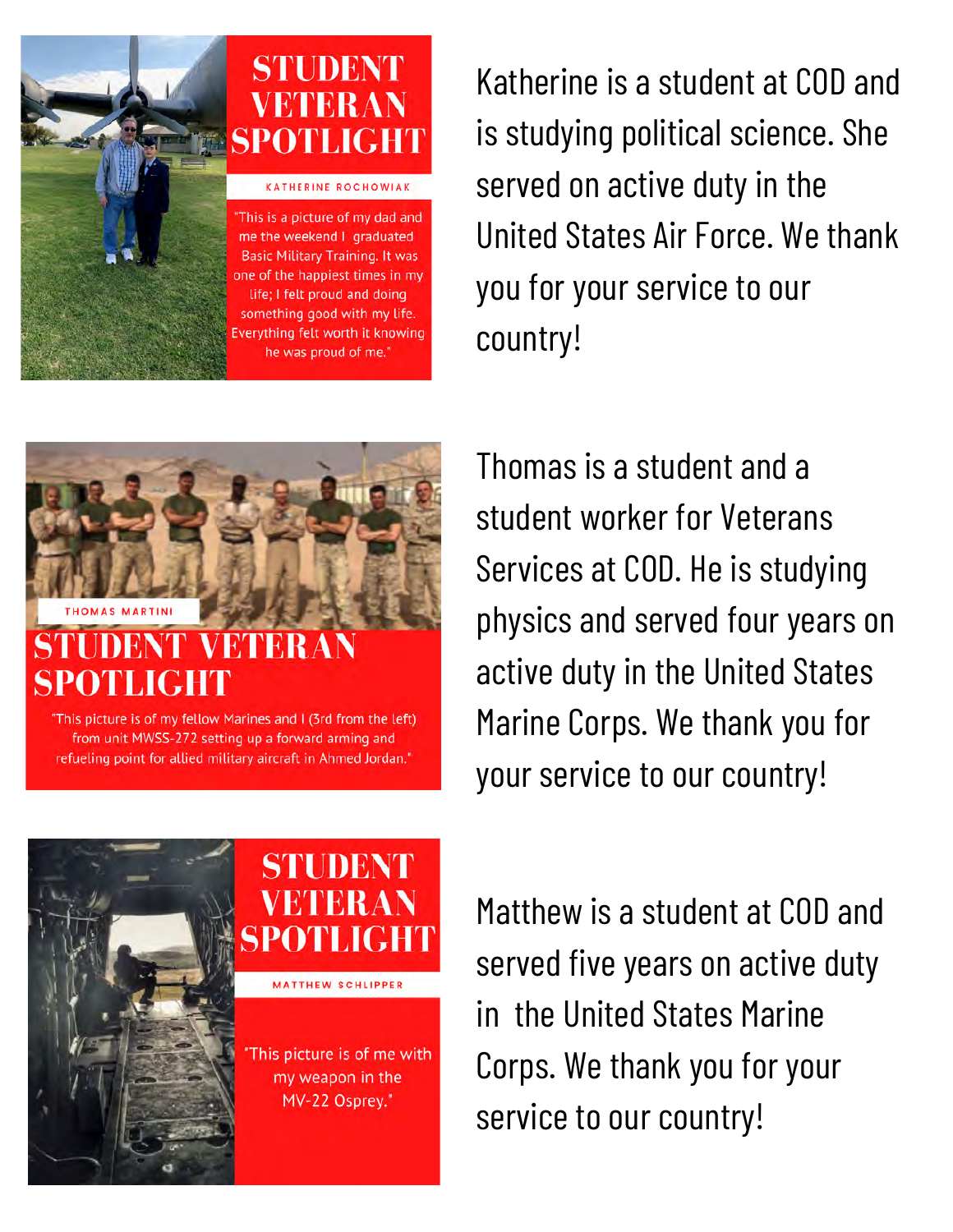

## STUDENT SPOTLIC **RUBEN OBREGON**

This picture is of my daughter and I getting ready to go to her school dance."

Ruben is a student at COD and is studying manufacturing engineering. He served nine years on active duty in the United States Marine Corps. We thank you for your service to our country!



Julie is a 2018 alum of COD who obtained her AAS in diagnostic medical imaging radiography degree. She served four years on active duty and seven years in the United States Air Force reserves. We thank you for your service to our country!



### **ALUMNI** VETER A SPOTLIGH

#### **MARCEL RITCHEY**

"My favorite part of my service was when I completed my Marine Corps Training of the Crucible, and hearing the song, I'm proud to be an American when they gave me my Eagle, Globe, and Anchor. Also, the feeling of returning home with my squadron HMLA-267 to Camp Pendleton from Iraq in 2003, and appreciated the freedoms I had in America."

Marcel is a 2017 alum of COD who obtained his associate degree in business. He served on active duty for four years in the United States Marine Corps. We thank you for your service to our country!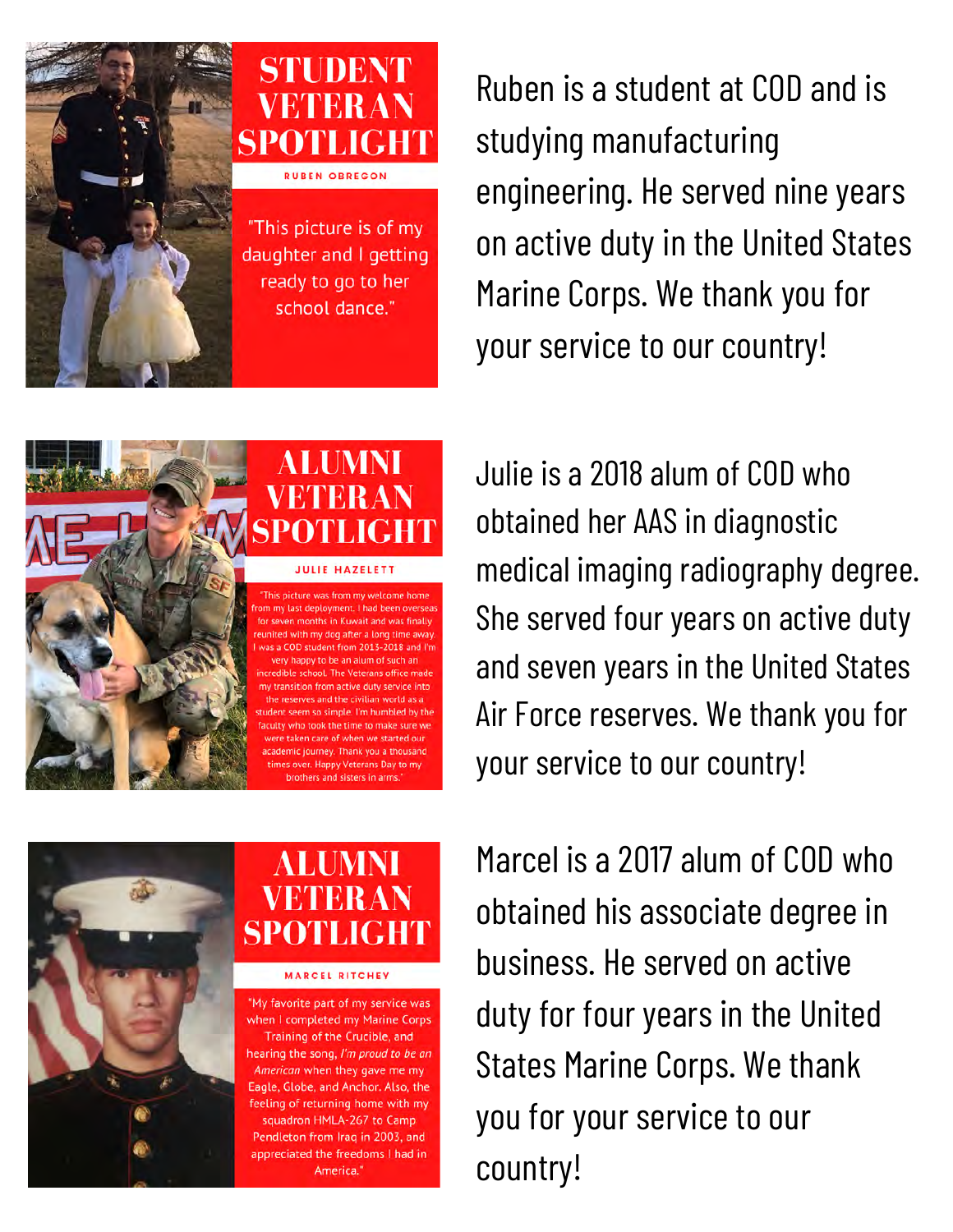

# **SPOTLICHT**

"This picture is a great memory of me being honored at my High School (Proviso West) on Veteran's Day in 2011."



Adrian is a 2017 alum of COD who obtained his AA in criminal justice. He served 10 years in the Army National Guard. We thank you for your service to our country!

Jacqueline is a 2018 alum of COD who obtained her library and information technology degree. She served 10 years on active duty in the United States Army. We thank you for your service to our country!

Dave is a 2009 alum of COD. He served six years in the United States Marine Corps and is now serving in the Air Force. We thank you for your service to our country!



**ALUMNI** TLIGHT **DAVE WERKEMA** 

"This picture is of me in Niger, shortly after a storm rolled through. It always leads to a nice sunset or sunrise."